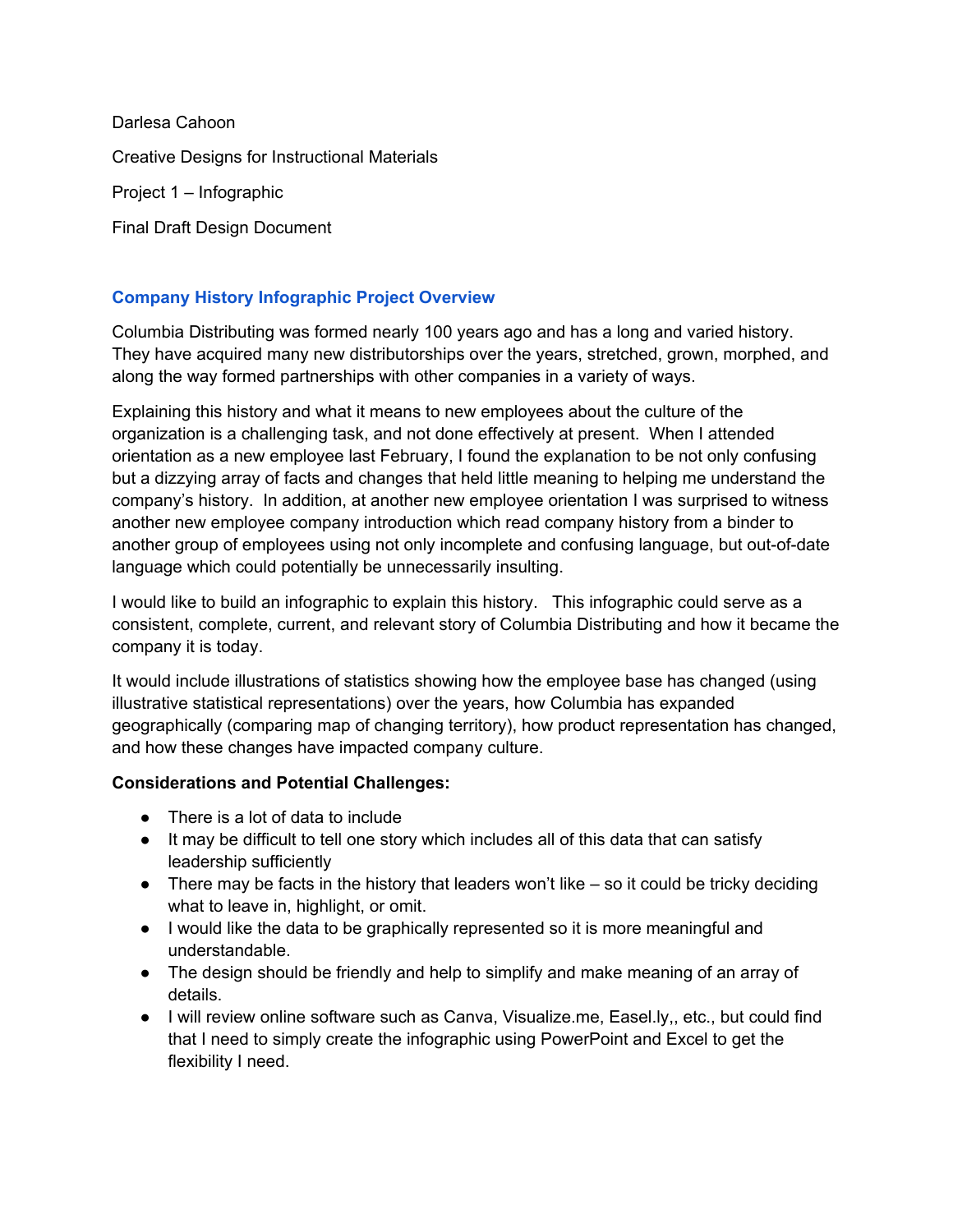### **Unanswered questions and discoveries that will be made during creation:**

- How will this infographic be used?
- Will it be a handout given to new employees at orientation?
- Will it also be posted within the organization as a fun way to help marketing build company identity?
- Will it be possible to contain a simplified version on a PowerPoint slide to use in the new employee orientation slide deck or as an interactive online training course.

## **A Bump in the Road - Challenges**

While I attempted to pull together a comprehensive data set of information for our company history, I found that this was a much more difficult task than I realized. Everyone I interviewed to get data and information had a different idea of how each historical event affected Columbia's size, brands, and future. I realized that if I was going to be able to complete a meaningful infographic, I needed to adjust my focus.

I realized my infographic may be helpful in recruiting. In the next few months, the Culture Manager will be attending several job fairs at local community colleges to recruit new employees. I thought this would be a good use and focus for my infographic.

As I pulled together my data, I realized my content would reflect more of a recruiting call to action than one with a new employee orientation focus. The focus would be to educate, but not overwhelm with historical information, but to include data about informing potential new employees about why they would want to work at Columbia.

## **Revised Learning Objectives**

- Audience will understand that Columbia has a long and stable history and a recent story of increased growth
- Audience will be able to identify Columbia's product focus
- Audience will reflect on company events, benefits and identify if the company appears to be an attractive place to work
- Audience will locate whether Columbia has jobs in areas they want to live.
- Audience will decide if Columbia looks like a place they'd like to work

## **Revised Audience**

Potential new employees, especially community college students who would be interested in entry level jobs in Warehouse or Merchandising positions.

## **Questions and Peer Feedback**

**1. What is your opinion about the amount of items on the graphic? Do you think it**

**seems cluttered or is it a good balance of items?**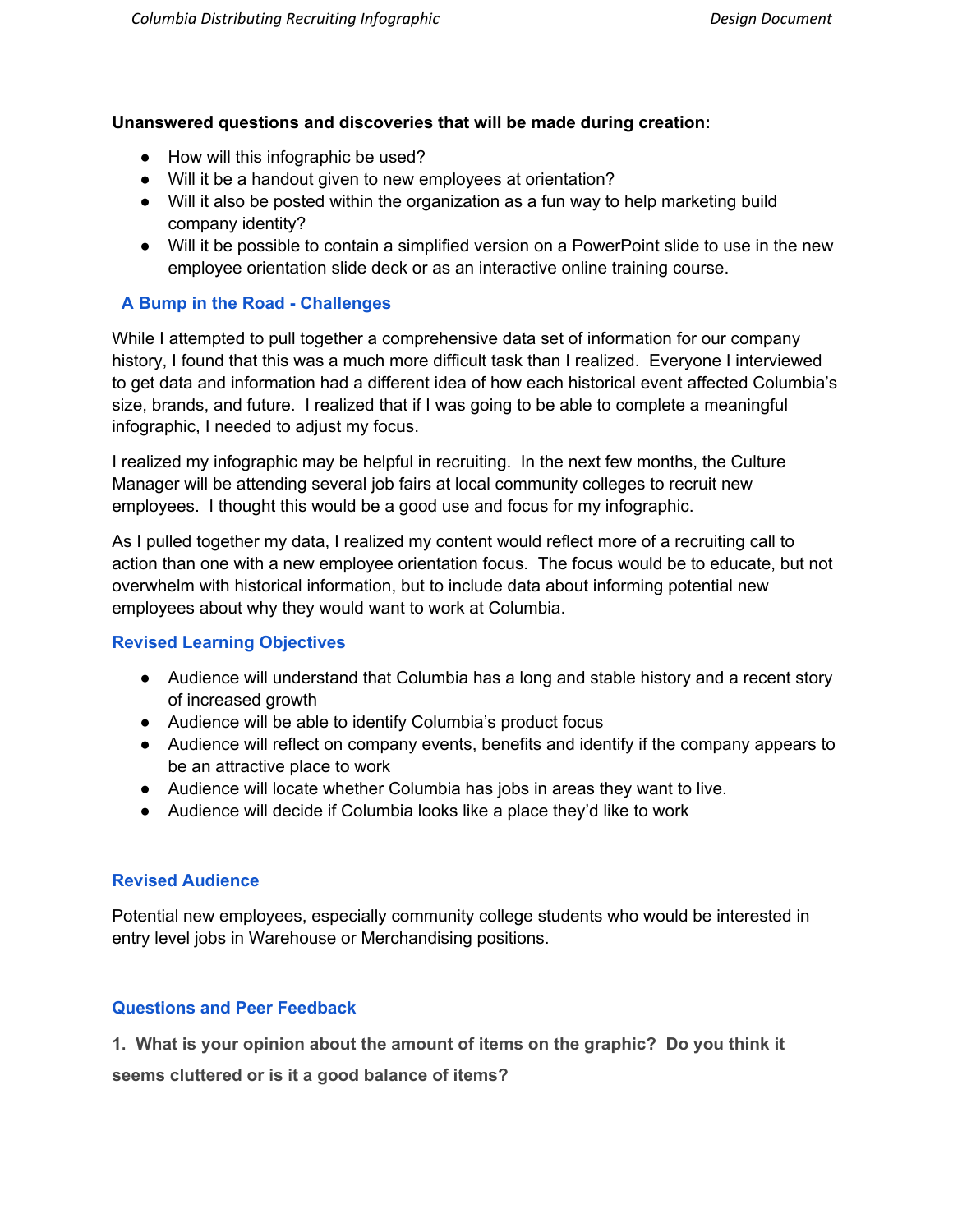## **Feedback Peer #1**

I don't think it is cluttered at all. I like the spacing, I think you did great with the CARP rules.

### **Feedback Peer #2:**

I don't think that your graphic is too cluttered, but I wonder if it has too many elements on it. Would this fit on an 11x17 piece of paper? I wonder if you could try to give yourself that constraint and see what you feel is most important to keep.

# **2. Are the facts understandable to you? Do you have questions or need clarification about any of the data or information?**

### **Feedback Peer #1**

Yes, it was easy content to comprehend. Simple straight forward statements.

### **Feedback Peer #2**

I understand all of the facts, and I believe that everything is well reported, but I feel that you could do a better job conveying the purpose behind the infographic. Is it to recruit new employees? Is it to provide information to stakeholders?

**3. Does the infographic lack professionalism because it was created in PowerPoint and not a graphics program? Please list any areas of imbalance or misalignment you recognize or problems with any of the CARP principles.**

## **Feedback Peer #1**

Not at all. I was shocked when I read that you did in PPT. It looks totally professional. You have good contrast with the color scheme of green and blue, you have good alignment where each section has the same size area, you have good repetition with color and font, but I wonder why you chose a different transition shape for the last piece – you went from the ribbon on all the other transitions to an oval shape and you have good proximity.

## **Feedback Peer #2**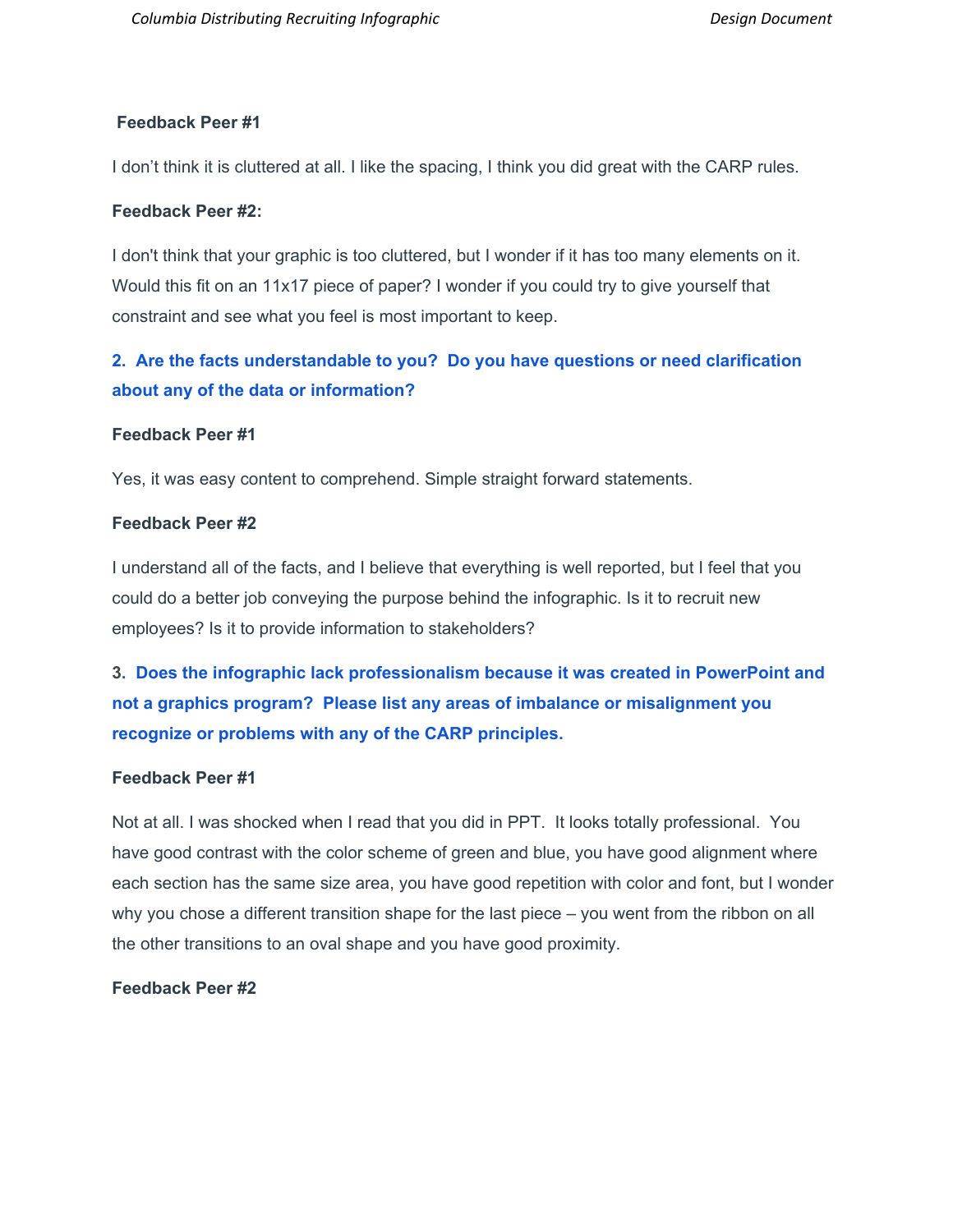It is not lacking professionalism because it's in Powerpoint. I feel that the things that I feel lack the most is the bottom section of your graphic. I don't prefer the top 10 image, and I feel that the text in that space also is too small for the size of the section.

# **4. Does the data presented and the presentation make Columbia look like an interesting place to work?**

## **Feedback Peer #1**

I didn't get a whole lot about it being a great place to work. There is that section at the end, but if that is the goal of your infographic, I would make that a bigger piece. Highlight it in some way possibly through contrast – go completely different color or font or size.

#### **Feedback Peer #2**

This question makes me feel that you are gearing this towards recruiting potential employees to work there. In that case, I would like to see more of an emphasis to that end, as opposed to statistics about warehouses. What is it that drives a culture of fun? How could your statistics convey a stable industry?

**5. What is your overall reaction to this infographic? Are the colors too bright? Is it easy to read? Does it look interesting to you? Is it too simple or complicated?**

### **Feedback Peer #1**

I like it. The colors are fun and who doesn't love beer? It is a great piece of content for an onboarding program or potentially a recruiting program. I like the history and what Columbia did last year. That was great info. If you want to make a recruiting piece add more content about what the benefits are, what is the culture like, how many company events, what kind, size events those kind of things. You could an entire infographic on that last section.

### **Feedback Peer #2**

I think that the colors work well together, they definitely complement each other pretty well. I love the hops images as part of the graph in the growth of the company. I think that there is a lot of dead space in the graphic. And knowing that the recommendation to "keep it simple" applies very much to infographics, I feel that the dead space could be maximized with different uses of